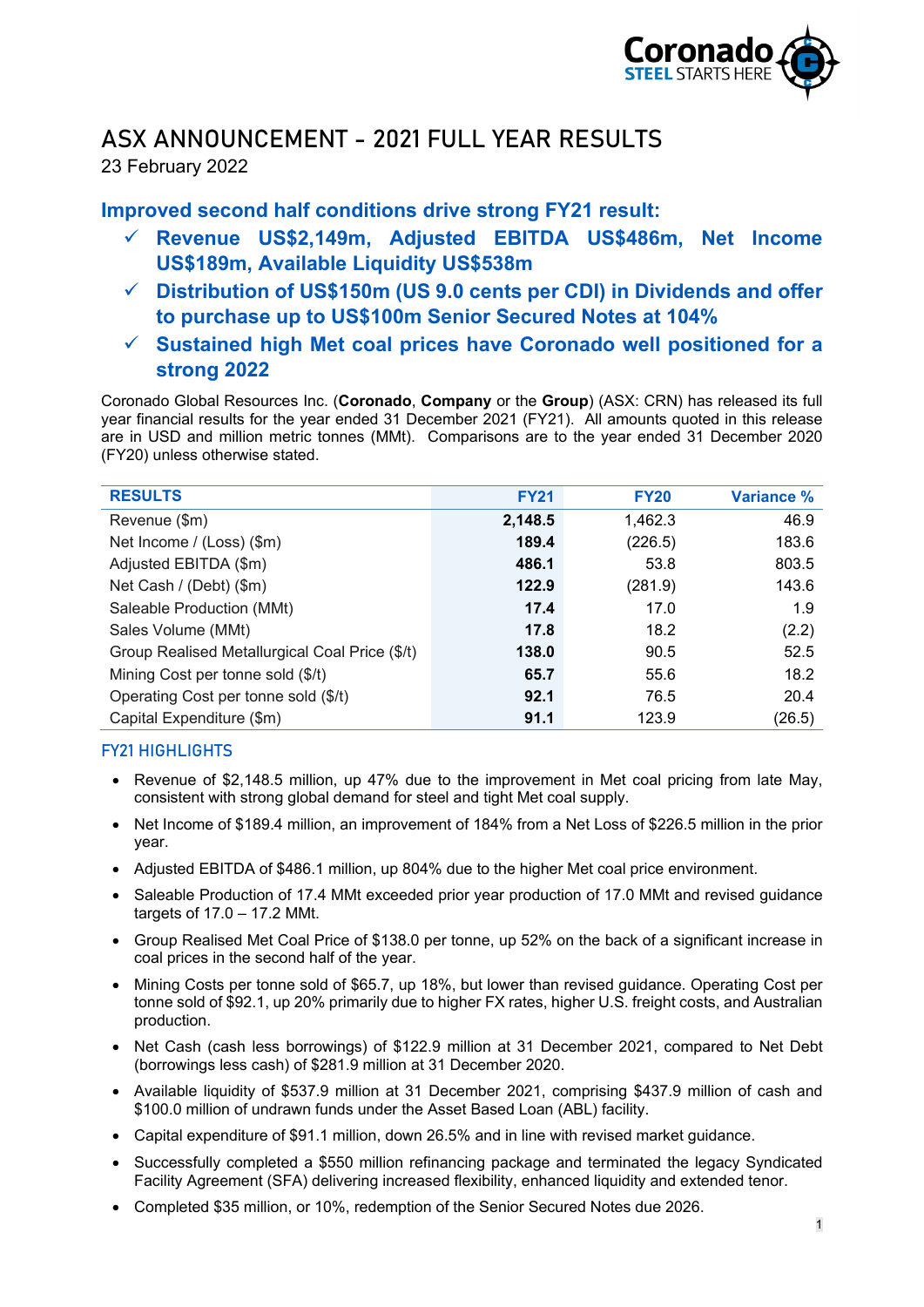

- Amonate non-core asset sale completed for \$30 million, realised pre-tax gain on sale of \$14.8 million
- FY22 U.S. domestic fixed price and tonnage contracts agreed at a volume weighted average price of US\$187 per metric tonne (FOR), which is US\$100 per metric tonne higher than pricing in FY21.
- Plans to distribute up to \$250 million comprising of approximately \$150 million of dividends to shareholders (US 9.0 cents per CDI) and commencement of an offer to purchase up to \$100 million of the aggregate principal amount of Senior Secured Notes at 104%, pursuant to the terms of the Indenture. The payment of the \$150 million dividend to shareholders is not contingent on acceptance of the offer to purchase the Senior Secured Notes.

#### COMMENTS FROM MANAGING DIRECTOR AND CEO, GERRY SPINDLER

"Coronado finished the year in a very strong financial position. We delivered substantial increases in Revenue, EBITDA and Net Profit and returned the balance sheet to a Net Cash position. These positive results have benefited from the recent high price environment, but also from the hard decisions taken in mid-2021 to restructure our debt arrangements as we completed a comprehensive \$550 million refinancing package, which enhanced liquidity and provided a more flexible capital structure moving forward.

"The Coronado team has again responded exceptionally well to the challenges presented throughout the year as we continued to navigate the Covid-19 pandemic and general economic and geopolitical uncertainty. The Company is in a significantly stronger financial position than 12 months prior. We therefore announce our plan to distribute \$150 million in dividends to shareholders and make an offer to purchase up to \$100 million of senior secured notes in the first quarter of 2022. The purchase offer price pursuant to the Indenture is at 104%, with these notes currently trading at 107%. Should note holders accept the offer to purchase in full, Coronado will have distributed approximately \$250 million, all from available cash.

"As we look to 2022, the prospect of prolonged higher Met coal prices is apparent as demand for steel continues to rise and outstrips supply in the short term. Coronado is targeting improved production rates in 2022 to take advantage of higher prices, continue to focus on cost control, and work to strengthen all aspects of our business so that we can take advantage of opportunities as they arise and prepare the Company for the next phase of growth," Mr Spindler said.

#### SAFETY AND COVID-19 RESPONSE

In November 2021, operations at the Curragh mine were temporarily suspended when an employee, Mr Clark Peadon, was fatally injured while working in the dragline operations. The Resources Safety & Health Queensland Inspectorate subsequently issued directives requiring isolation of the accident site and temporary suspension of dragline operations at Curragh. Work at the mine recommenced gradually and no ongoing directives or restrictions on the Curragh mine are in force. Coronado is deeply saddened by this tragic event and extends its deepest sympathies and sincere condolences to the family, friends and colleagues of Mr Peadon. We have complied with all requirements of the Inspectorate in relation to the incident.

In Australia, the 12-month rolling average Total Reportable Injury Frequency Rate (TRIFR) at 31 December 2021 was 3.07 compared to 9.40 at the end of December 2020. The 31 December 2021 rate reflects a 67% improvement year-on-year. In the U.S., the 12-month rolling average Total Reportable Incident Rate (TRIR) at 31 December 2021 was 2.51 compared to 2.28 at the end of December 2020.

Coronado remains focused on the safety and wellbeing of all employees and contracting parties as the Company, led by the Coronado Covid-19 Steering Committee, continues to execute action plans to manage the risks associated with Covid-19 variants. The Committee has continued to remain vigilant in dealing with variants and their impacts on our people, operations and customers. Sanitisation processes, social distancing, mask-wearing (where safe to do so), vaccine advocacy, vaccine rollout, educational materials and regular pre-start communications continue to form the base level commitments by the Company in tackling the virus and keeping our people informed.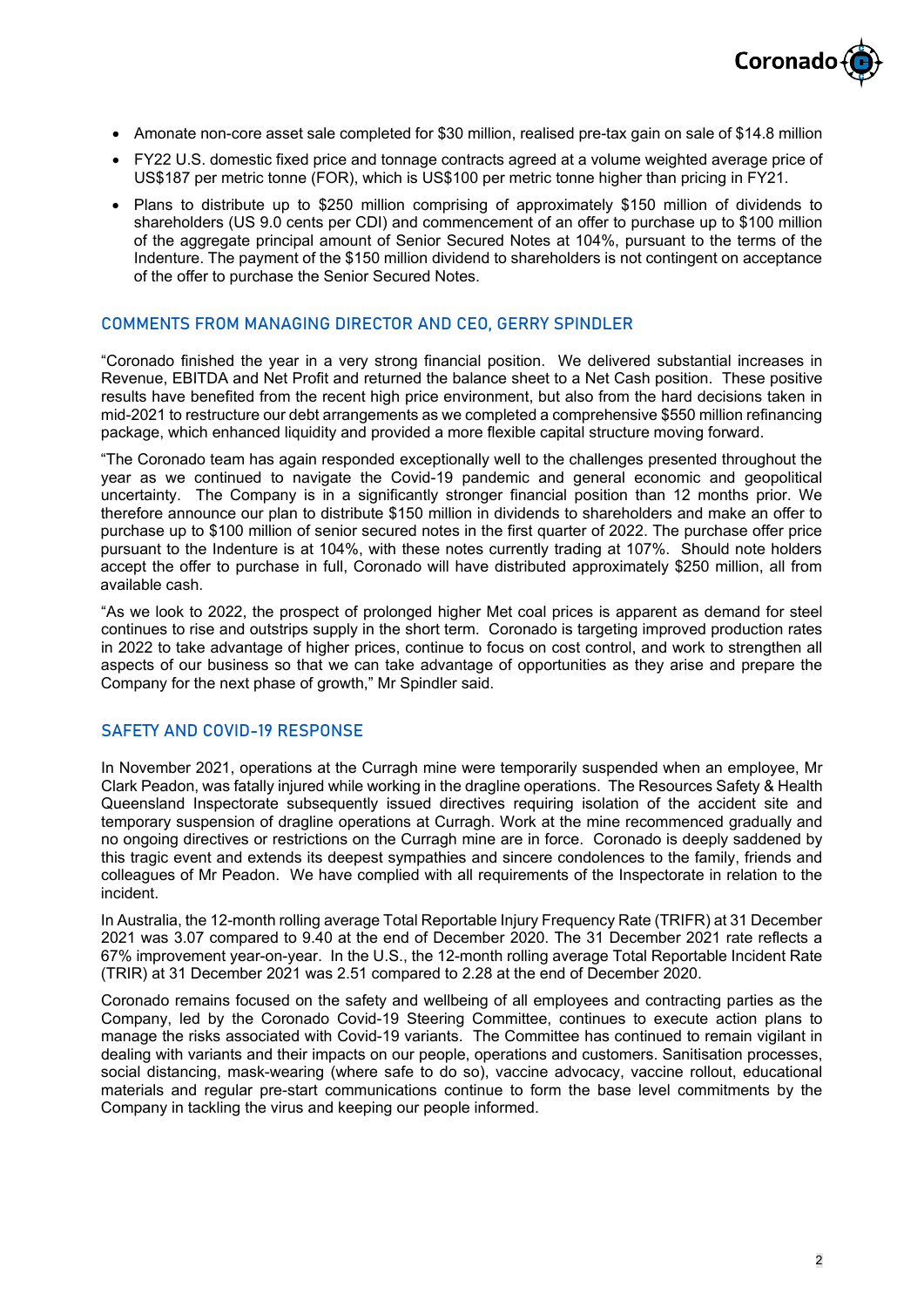

## FINANCIAL PERFORMANCE

Coronado finished FY21 in a very strong financial position. The combination of a new \$550 million refinancing package in the first half of the year and sustained higher prices in the second half resulted in a significantly stronger balance sheet with greater liquidity.

FY21 Revenue of \$2,148.5 million was \$686.2 million, or 46.9%, higher than FY20 driven primarily by the substantial improvement in Met coal pricing despite lower Sales Volumes. Coronado delivered record quarterly revenue in the December quarter of \$774.5 million.

Adjusted EBITDA was \$486.1 million, an increase of \$432.3 million compared to FY20. The higher index prices realised in the second half of the year resulted in higher margins for the Company.

Coronado reported Net Income of \$189.4 million, an improvement of \$415.9 million from the \$226.5 million Net Loss reported in FY20.

Mining costs per tonne sold of \$65.7 per tonne were up from \$55.6 per tonne in FY20 due primarily to higher FX and lower Australian production volumes. For the year ended 31 December 2021, the average AUD : USD FX rate was \$0.75 compared to the year ended 31 December 2020 average rate of \$0.69.

Cash generated from operating activities was \$442.0 million for FY21, a turnaround of \$445.0 million compared to cash consumed of \$3.0 million in FY20. Strong cash flow generation in the second half of the year saw Coronado move to a Net Cash position of \$122.9 million at 31 December 2021, consisting of a record closing cash balance of \$437.9 million and Senior Secured Notes due 2026 ("Notes") of \$315 million, down from \$350 million following a 10% Notes redemption in the December quarter.

Coronado has Available Liquidity of \$537.9 million (comprising cash and cash equivalents and available borrowings under our ABL facility).

#### **OPERATIONS**

A solid operating performance under challenging conditions underpinned the Company's strong second half and substantially improved financial results. Group ROM Production for FY21 was 26.4 MMt, 4.7% higher than FY20 and Saleable Production was 17.4 MMt, 1.9% higher.

In FY21, the U.S. operations performed very well with Saleable Production up by more than 20% (Buchanan 28.8% and Logan 22.0%) compared to FY20. Production was significantly higher as the operations returned to full capacity despite being affected by increased absenteeism due to Covid-19. Higher U.S. production rates were underpinned by robust demand both domestically and abroad, including China.

In Australia, Saleable Production of 11.1 MMt was down 7.5% compared to FY20. Production losses were due to a combination of factors including the temporary suspension of operations following the tragic fatality at the Curragh mine in November, above-average rainfall across the Bowen Basin in the December quarter, and a three-week breakdown of the bucket-wheel reclaimer in the March quarter. Installed capacity at Curragh Main mining area is expected to increase following the recent introduction of a 7th fleet for 12 months, in addition to the current mining fleet provided by the Contractor.

Group Sales Volumes for FY21 were 17.8 MMt, 2.2% lower than FY21, but in line with revised guidance. Met and thermal coal sales represented 95% and 5% respectively of total coal revenues for FY21. Export and domestic sales represented 75% and 25% respectively of total coal volumes sold.

Met coal prices for shipments from both our U.S. and Australian operations reached record levels in the fourth quarter of FY21 and continue to remain elevated. The increase in benchmark prices since May 2021 resulted in average realised Met coal pricing of \$138.0 per metric tonne sold (mixture of FOR and FOB terms), 52.5% higher compared to FY20.

On a segmental basis, the U.S. realised an average Met coal price of \$131.2 per metric tonne (primarily FOR basis), up 55.5% from FY20, reflecting a combination of achieved domestic and export prices. This realised price includes the \$87 per metric tonne (FOR) price on domestic contracts received in FY21 for approximately one-third of total U.S. volumes. Australia realised an average Met coal price across all grades of Met coal produced from the Curragh operation of \$143.1 per metric tonne (FOB basis), up 51.6% from FY20. Australian cargoes will continue to price cargoes on a lag rolling 3-month index linked basis.

During the December quarter, Coronado agreed U.S. domestic fixed price and tonnage contracts for FY22. The volume weighted average price across all grades of Met coal products to U.S. domestic customers in FY22 of ~US\$187 per metric tonne (FOR) is US\$100 per metric tonne higher than FY21. These contracts represent approximately one-third of annual U.S. production and cover approximately 90% of all U.S. operating costs.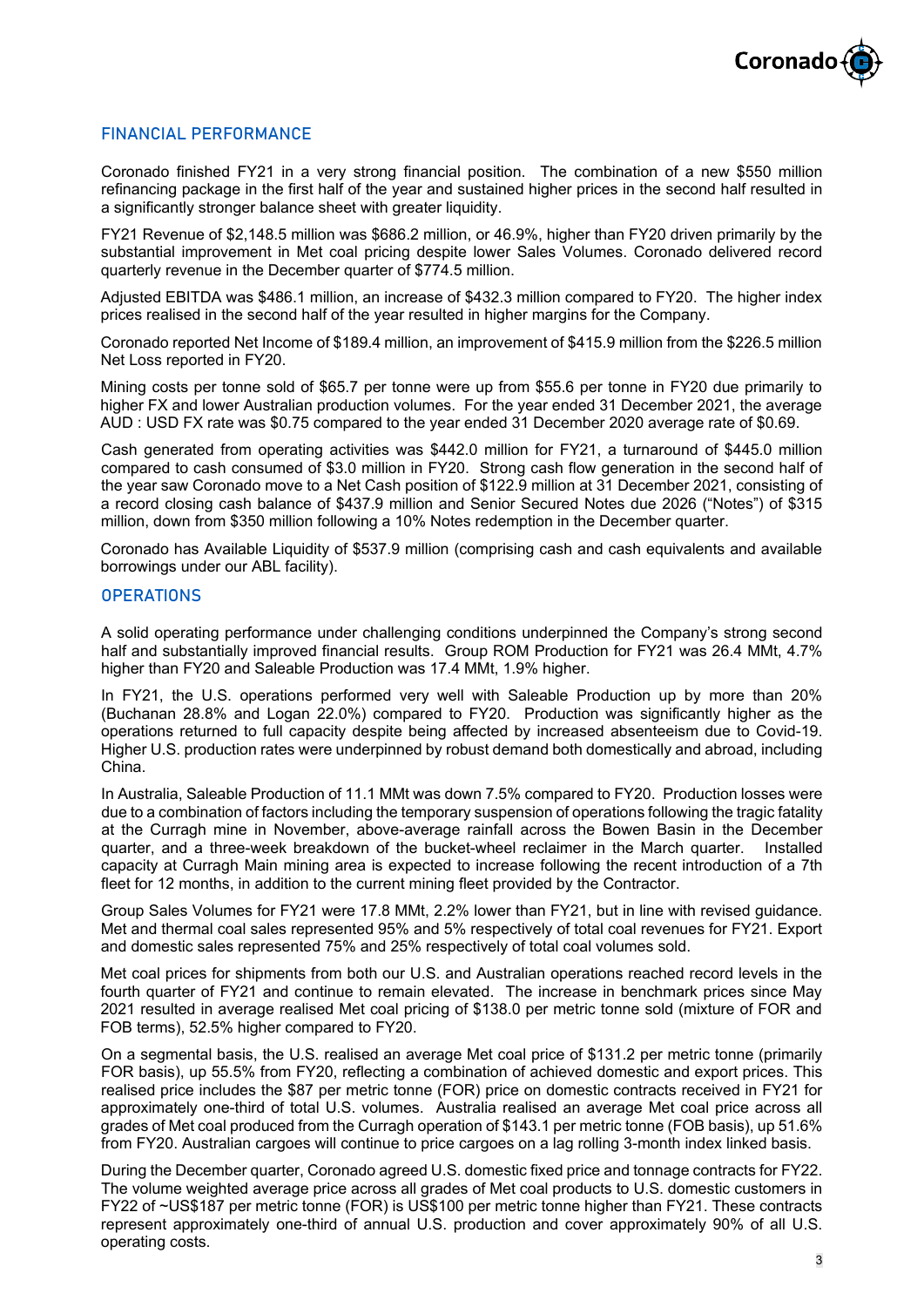

### **CORPORATE**

Coronado successfully completed a number of significant corporate transactions and initiatives during the year designed to strengthen the Company's balance sheet and improve its liquidity position.

In response to challenging Met coal markets in FY20 and the first half of FY21, Coronado successfully completed a comprehensive \$550 million refinancing package in May 2021. The proceeds from this transaction were used to repay and terminate all outstanding obligations under the legacy Syndicated Facilities Agreement (SFA), cash collateralise and replace bank guarantees under the SFA and fund working capital. The new capital structure increased Coronado's financial flexibility by eliminating the application of the legacy SFA financial covenants (waivers which were required in recent adverse market conditions) and introduced new debt on more sustainable terms with a longer maturity profile.

In November, Coronado completed the redemption of \$35 million, or 10%, of the aggregate principal amount of its Notes. Completion of the redemption saw the aggregate principal amount of the Notes fall from \$350 million to \$315 million.

To further strengthen the balance sheet, Coronado pursued the sale of non-core assets during the year. In January, the Company completed the sale and leaseback of certain Heavy Mining Equipment (HME) at Curragh generating \$23.5 million in proceeds. In December, the sale of the Amonate non-core asset for \$30 million realised a pre-tax gain on sale of \$14.8 million. Completion of the sale removed ancillary holding costs associated with the asset in FY22.

The Greenbrier mine remains idle and held for sale. The Company completed 110 acres of rehabilitation works at Greenbrier in FY21. The potential divestment of this non-core asset will be advanced in FY22 as will financing solutions for restructuring the housing and camps infrastructure at Curragh.

#### METALLURGICAL COAL MARKET OUTLOOK **<sup>1</sup>**

The Company continues to be very well positioned to take advantage of prolonged higher pricing in FY22 on the back of sustained global economic confidence. Met coal prices in February 2022 hit new records with the Australian PLV HCC benchmark achieving a price of \$445 per tonne. Strong ex-China demand combined with continued supply tightness across the globe continues to underpin Met coal prices. Supply tightness has been driven by above-average rainfalls in Australia, logistics chain issues in North America and the ever-present threat of Covid-19. Demand growth ex-China is forecast to continue as government sponsored growth projects continue to be approved to boost economic growth.

While total cargoes into China slowed towards the end of FY21, renewed interest for Coronado's Buchanan product has resulted in more cargoes in January and February 2022. We anticipate China may further increase Met coal imports following the annual Lunar New Year celebrations and Winter Olympics.

Global economic confidence is predicted to remain high in 2022 and 2023, and in turn, infrastructure projects requiring steel are expected to increase. India is forecasting GDP growth rates in 2022 and 2023 of 6.4% and 5.8% respectively, with most other key markets forecasting modest growth rates of 2% or higher.

Long-term growth in global Met coal demand is anticipated to push seaborne trade up from an estimated 301 MMt in 2021 to 403 MMt in 2050. India is expected to lead all countries in import demand growth due to its significant potential for urbanisation and industrialisation. Imports are expected to increase to 172 MMt by 2050, up 147% from expected 2021 levels. Indian crude steel production is expected to increase from 115 MMt to 380 MMt by 2050, an increase underpinned by Blast Furnace steel generation methods. Coronado sells approximately 26% of its seaborne Met coal to India making the country Coronado's largest market.

In FY22, Coronado is focussed on optimising production levels to meet the strong demand and take advantage of the heightened price environment. In the U.S., Coronado maintains a competitive advantage compared to other Met coal producers given its geographical diversification and ability to access the Chinese market. Coronado expects pricing to remain at elevated levels in the short term due to supply constraints but expects some moderation in Met coal prices later in the year as supply recovers. Based on available market data, Coronado anticipates prices will remain above historical averages for the entirety of FY22.

<sup>1</sup> Source: Wood Mackenzie December 2021 Metallurgical Trade Outlook to 2050; Wood Mackenzie November 2021 GDP forecasts.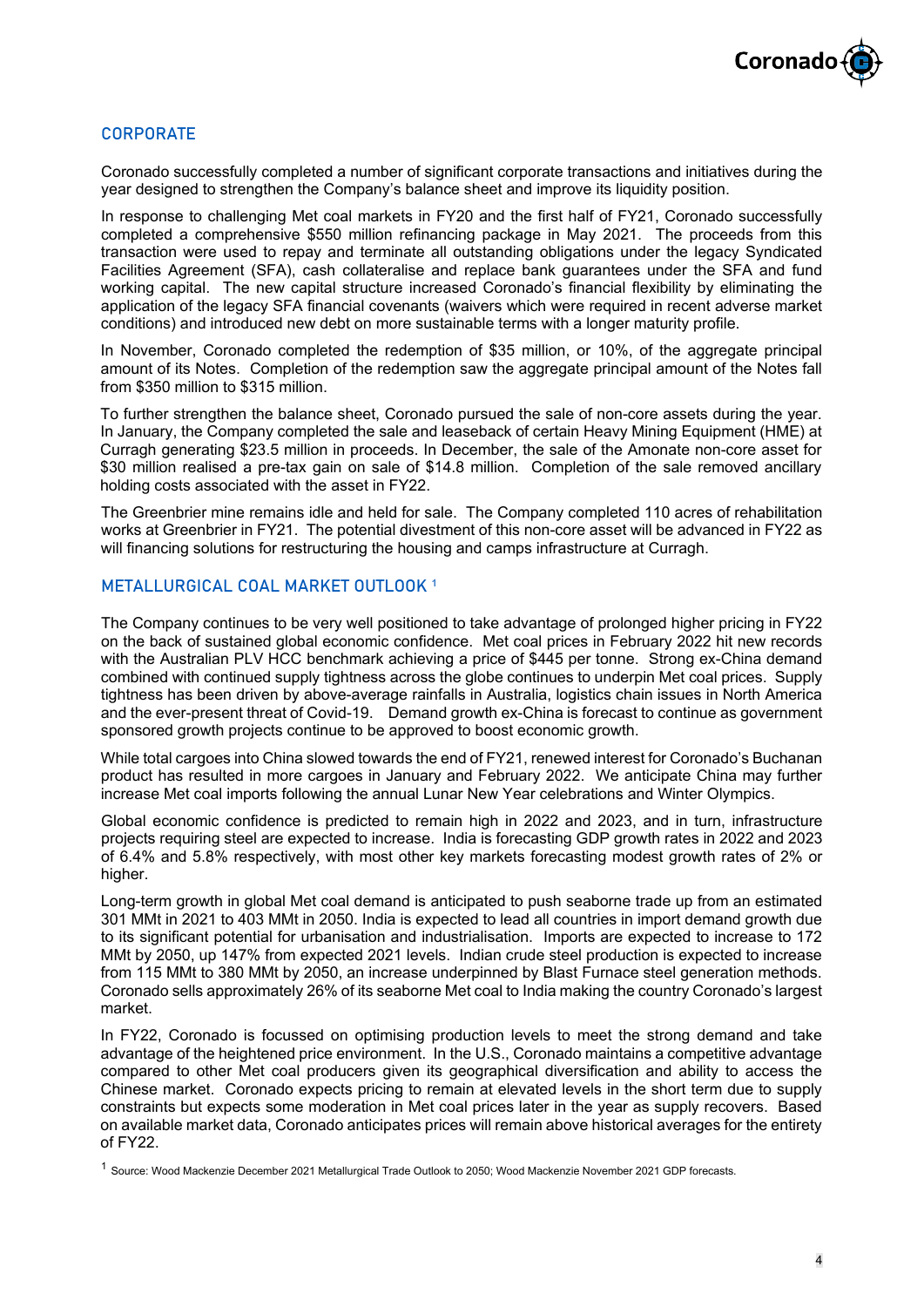

## FY22 GUIDANCE & CAPITAL MANAGEMENT

In FY22, Coronado will look to maintain a healthy liquidity position and solidify its production base by spending between \$170 - \$190 million on capital expenditure. The planned additional capital expenditure will help minimise future cost increases and deliver additional tonnages. It is expected that Mining Costs per Tonne Sold in FY22 will range between \$69.0 - \$71.0 per tonne. FY22 Saleable Production levels are expected to be higher, ranging between 18.0 – 19.0 MMt.

The primary focus of the Company is to maintain a strong balance sheet, sustainable profits and investment flexibility through volatile price cycles. A strong balance sheet allows further investment in existing operations and positions the Company well to take advantage of acquisition opportunities as they arise. Coronado expects consolidation in the Met coal industry over time, and the Company is uniquely positioned to pursue acquisitions of Met coal assets as the larger diversified miners look to exit. Maintaining prudent cash and debt levels will ensure the Company has sufficient liquidity and the necessary flexibility it needs to pursue acquisition opportunities.

The Company plans to distribute a dividend of \$150 million, or 9.0 cents per CDI (USD) to shareholders. In connection with the dividend, the Company plans to commence an offer to purchase up to \$100 million of the aggregate principal amount of the Company's 10.750% Senior Secured Notes, at rate of 104%, pursuant to the terms of the Indenture governing such Notes. The current market price for the Notes is 107%. The payment of the \$150 million dividend to shareholders is not contingent on acceptance of the offer to purchase the Notes. All distributions will be made from available cash and the Company expects to remain in a Net Cash position post distribution.

Coronado's distribution ensures a strong balance sheet is retained and reflects a desire to further reduce gross debt. The Company is cognisant of ongoing potential Covid-19 disruption risk, geopolitical uncertainty, higher cost expectations linked to inflationary pressures, higher planned capital expenditure, and a desire to maintain flexibility for potential accretive acquisition opportunities should they arise. The Board of Directors will consider these factors, among others, before assessing the likelihood of further distributions at the half year.

#### **FY22 Guidance:**

|                                   | <b>Actual FY21</b> | <b>Guidance FY22</b> |
|-----------------------------------|--------------------|----------------------|
| Saleable Production (MMt)         | 174                | $18.0 - 19.0$        |
| Mining Cost per Tonne Sold (\$) * | 65.7               | $69.0 - 71.0$        |
| $Capex$ (\$m)                     | 91.1               | 170 - 190            |

\* Mining Cost per Tonne Sold assumes an AUD : USD foreign exchange rate assumption of 0.72 for FY22.

For a detailed review of Coronado's operating and financial performance, investors should refer to the FORM 10-K, Appendix 4E, and the Investor Presentation released to the Australian Securities Exchange and the Securities Exchange Commission on 23 February 2022 (AEST).

#### **Approved for release by the Board of Directors of Coronado Global Resources Inc.**

#### **– Ends –**

For further information please contact:

**Investors** Andrew Mooney P: +61 458 666 639 E: [amooney@coronadoglobal.com](mailto:amooney@coronadoglobal.com) E: [investors@coronadoglobal.com](mailto:investors@coronadoglobal.com)

**Media** Helen McCombie Citadel Magnus P: +61 411 756 248 E: [hmccombie@citadelmagnus.com](mailto:hmccombie@citadelmagnus.com)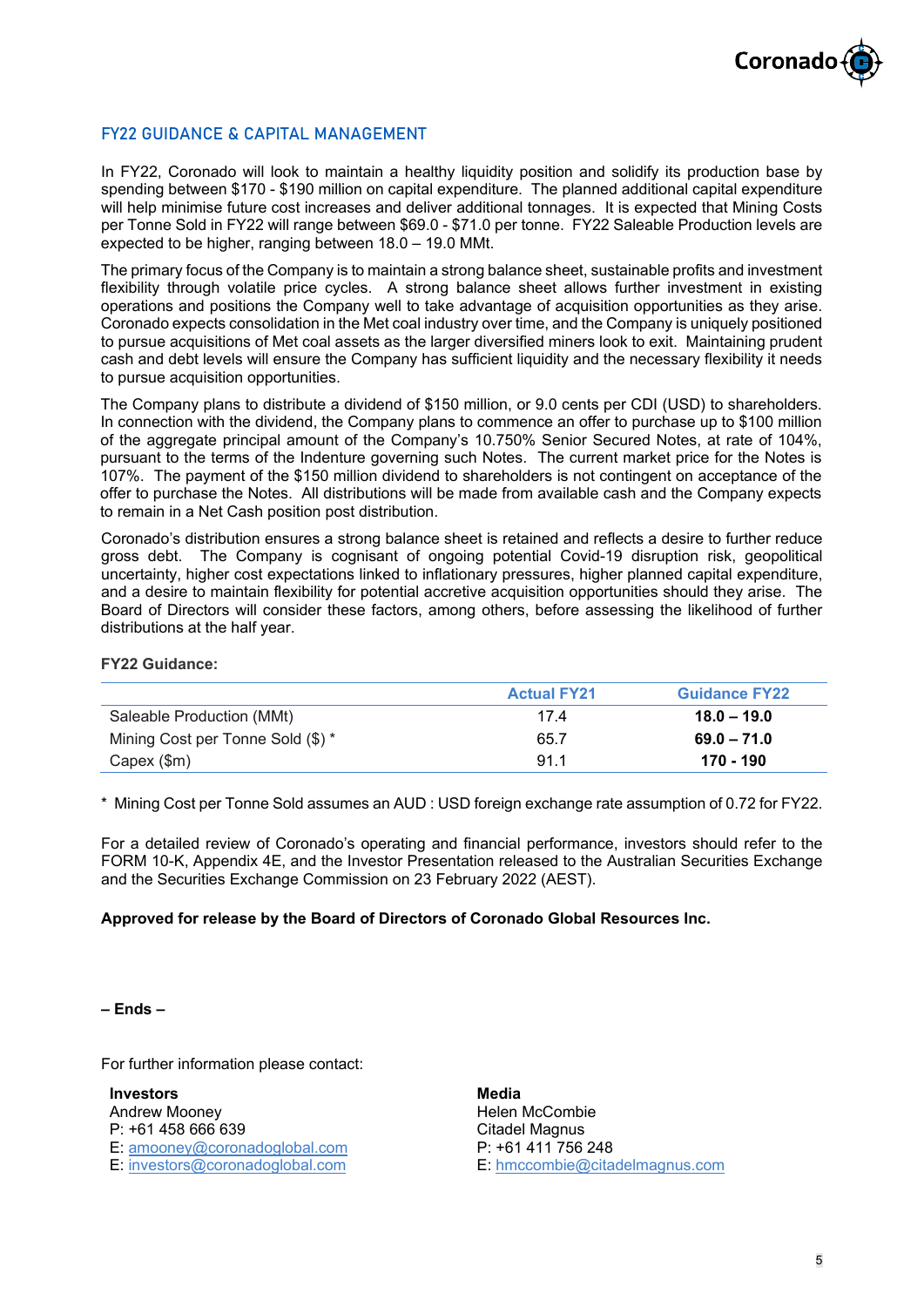

### **Cautionary Notice Regarding Forward – Looking Statements**

This report contains forward-looking statements concerning our business, operations, financial performance and condition, the coal, steel and other industries, as well as our plans, objectives and expectations for our business, operations, financial performance and condition. Forward-looking statements may be identified by words such as "may," "could," "believes," "estimates," "expects," "intends," "plans", "considers", "forecasts", "targets" and other similar words that involve risk and uncertainties. Forward-looking statements provide management's current expectations or predictions of future conditions, events or results. All statements that address operating performance, events or developments that we expect or anticipate will occur in the future are forward-looking statements. They may include estimates of revenues, income, earnings per share, cost savings, capital expenditures, dividends, share repurchases, liquidity, capital structure, market share, industry volume, or other financial items, descriptions of management's plans or objectives for future operations, or descriptions of assumptions underlying any of the above. All forward-looking statements speak only as of the date they are made and reflect the company's good faith beliefs, assumptions and expectations, but they are not guarantees of future performance or events. Furthermore, the company disclaims any obligation to publicly update or revise any forward-looking statement, except as required by law. By their nature, forward-looking statements are subject to risks and uncertainties that could cause actual results to differ materially from those suggested by the forward-looking statements. Factors that might cause such differences include, but are not limited to, a variety of economic, competitive and regulatory factors, many of which are beyond the Company's control, that are described in our Annual Report on Form 10-K filed with the ASX and SEC on 23 February 2022 (AEST), as well as additional factors we may describe from time to time in other filings with the ASX and SEC. You may get such filings for free at our website at www.coronadoglobal.com. You should understand that it is not possible to predict or identify all such factors and, consequently, you should not consider any such list to be a complete set of all potential risks or uncertainties.

## **Reconciliation of Non-GAAP Measures**

This report which includes a discussion of results of operations includes references to and analysis of certain non-GAAP measures (as described below) which are financial measures not recognized in accordance with U.S. GAAP. Non-GAAP financial measures are used by the Company and investors to measure operating performance.

Management uses a variety of financial and operating metrics to analyze performance. These metrics are significant factors in assessing operating results and profitability. These financial and operating metrics include: (i) safety and environmental metrics; (ii) Adjusted EBITDA, (iii) total sales volumes and average realized price per Mt sold, which we define as total coal revenues divided by total sales volume: (iv) Metallurgical coal sales volumes and average realized price per metallurgical coal sold, which we define as metallurgical coal revenues divided by metallurgical sales volume; and (v) average segment mining costs per Mt sold, which we define as mining cost of coal revenues divided by sales volumes (excluding non-produced coal) for the respective segment; and (vi) average segment operating costs per Mt sold, which we define as operating costs divided by sales volumes for the respective segment. Investors should be aware that the Company's presentation of Adjusted EBITDA may not be comparable to similarly titled financial measures used by other companies.

Reconciliations of certain forward-looking non-GAAP financial measures, including our 2022 Mining Cost per Tonne Sold guidance, to the most directly comparable GAAP financial measures are not provided because the Company is unable to provide such reconciliations without unreasonable effort, due to the uncertainty and inherent difficulty of predicting the occurrence and the financial impact of items impacting comparability and the periods in which such items may be recognised. For the same reasons, the Company is unable to address the probable significance of the unavailable information, which could be material to future results.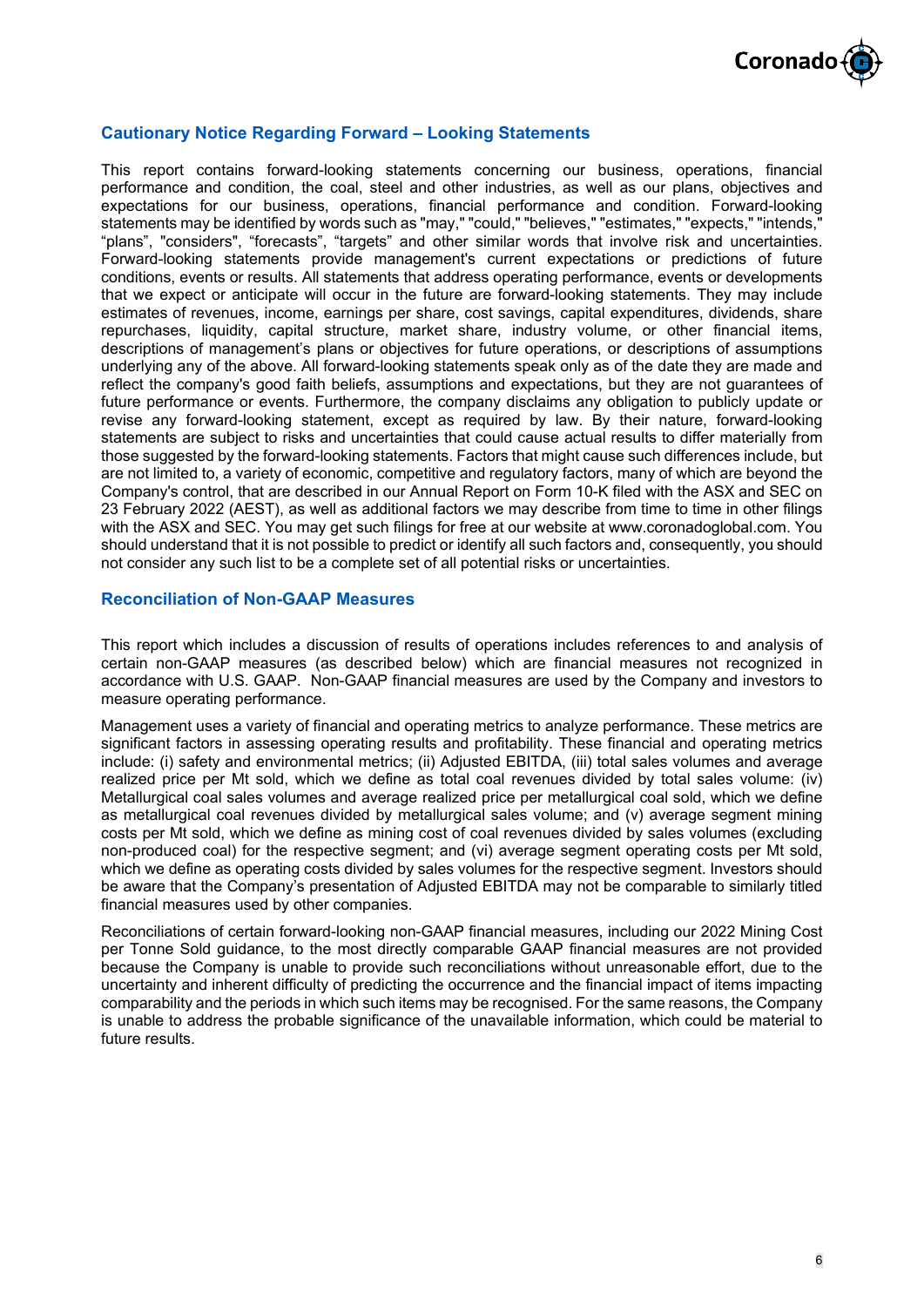

# MINING AND OPERATING COSTS PER TONNE RECONCILIATION

|                                                   | For the twelve months ended 31 December 2021 |               |                  |                     |
|---------------------------------------------------|----------------------------------------------|---------------|------------------|---------------------|
|                                                   |                                              | <b>United</b> | Other /          | <b>Total</b>        |
| (In US\$'000, except for volume data)             | <b>Australia</b>                             | <b>States</b> | <b>Corporate</b> | <b>Consolidated</b> |
| <b>Total costs and expenses</b>                   | 1,202,807                                    | 611,611       | 31,689           | 1,846,107           |
| Less: Selling, general and administrative expense |                                              |               | (30,666)         | (30, 666)           |
| Less: Restructuring costs                         | (2,300)                                      |               |                  | (2,300)             |
| Less: Depreciation, depletion and amortization    | (89,259)                                     | (87, 593)     | (1,023)          | (177,875)           |
| <b>Total operating costs</b>                      | 1,111,248                                    | 524,018       |                  | 1,635,266           |
| Less: Other royalties                             | (117,001)                                    | (25, 750)     |                  | (142, 751)          |
| Less: Stanwell rebate                             | (55, 403)                                    |               |                  | (55, 403)           |
| Less: Freight expenses                            | (161, 703)                                   | (80, 159)     |                  | (241, 862)          |
| Less: Other non-mining costs                      | (40, 359)                                    | (25, 747)     |                  | (66, 106)           |
| <b>Total mining costs</b>                         | 736,782                                      | 392,362       |                  | 1,129,144           |
| Sales Volume excluding non-produced coal (MMt)    | 10.9                                         | 6.3           |                  | 17.2                |
| Mining cost per Mt sold (\$/Mt)                   | \$67.6/t                                     | \$62.3/t      |                  | \$65.7/t            |

|                                                   | For the twelve months ended 31 December 2020 |               |                  |                     |
|---------------------------------------------------|----------------------------------------------|---------------|------------------|---------------------|
|                                                   |                                              | <b>United</b> | Other /          | Total               |
| (In US\$'000, except for volume data)             | <b>Australia</b>                             | <b>States</b> | <b>Corporate</b> | <b>Consolidated</b> |
| <b>Total costs and expenses</b>                   | 1,082,640                                    | 496,462       | 31,111           | 1,610,213           |
| Less: Selling, general and administrative expense |                                              |               | (30, 352)        | (30, 352)           |
| Less: Depreciation, depletion and amortization    | (97,563)                                     | (92, 867)     | (759)            | (191,189)           |
| <b>Total operating costs</b>                      | 985,077                                      | 403,595       |                  | 1,388,672           |
| Less: Other royalties                             | (71, 317)                                    | (13, 574)     |                  | (84, 891)           |
| Less: Stanwell rebate                             | (103,039)                                    |               |                  | (103, 039)          |
| Less: Freight expenses                            | (153,064)                                    | (32, 799)     |                  | (185, 863)          |
| Less: Other non-mining costs                      | (17, 544)                                    | (6,336)       |                  | (23, 880)           |
| <b>Total mining costs</b>                         | 640,113                                      | 350,886       |                  | 990,999             |
| Sales Volume excluding non-produced coal (MMt)    | 12.1                                         | 5.7           |                  | 17.8                |
| Mining cost per Mt sold (\$/Mt)                   | \$52.9/t                                     | \$61.4/t      |                  | \$55.6/t            |

|                                                   | For the twelve months  | For the twelve months  |
|---------------------------------------------------|------------------------|------------------------|
| (In US\$'000, except for volume data)             | ended 31 December 2021 | ended 31 December 2020 |
| <b>Total costs and expenses</b>                   | 1,846,107              | 1,610,213              |
| Less: Selling, general and administrative expense | (30, 666)              | (30, 352)              |
| Less: Restructuring costs                         | (2,300)                |                        |
| Less: Depreciation, depletion and amortization    | (177,875)              | (191,189)              |
| <b>Total operating costs</b>                      | 1,635,266              | 1,388,672              |
| Sales Volume (MMt)                                | 17.8                   | 18.2                   |
| Operating cost per Mt sold (\$/Mt)                | \$92.1/t               | \$76.5/t               |